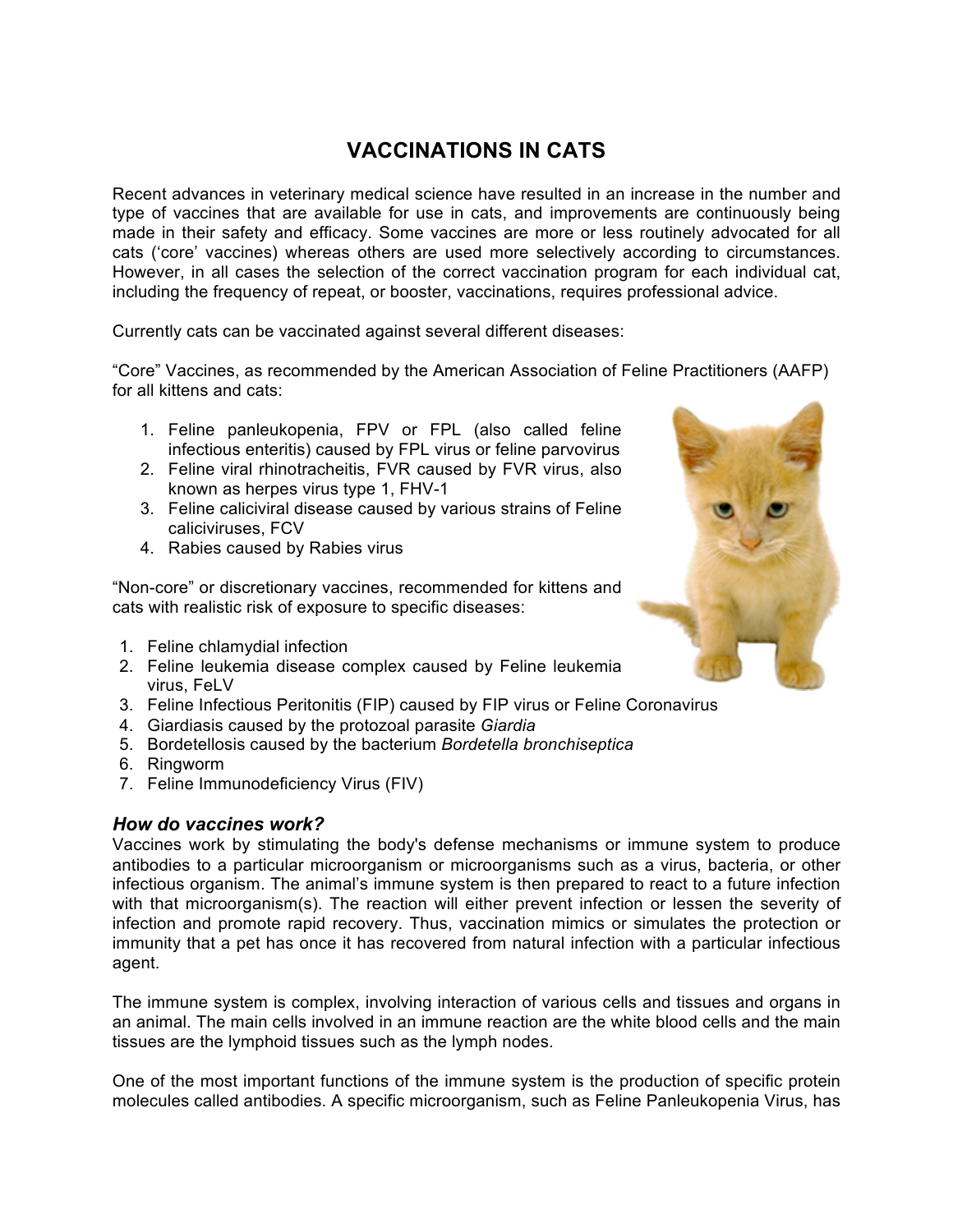components called antigens that induce the immune system to produce antibody that specifically binds and neutralizes that organism and no other.

Antibodies work together with other white blood cells such as lymphocytes that are able to identify and kill cells that have become infected by the microorganism. The activity of lymphocytes and other immune system cells is called cell-mediated immunity.

After vaccination, just as after recovery from natural infection, the body 'remembers' the particular antigens so that when they are encountered again it can mount a rapid and strong immune response preventing the cat from developing the disease. The duration of this response varies with the disease, the type of vaccine and other variables. The likely duration will determine the recommended revaccination date.

It is important to realize that most vaccines work by preventing your cat from becoming ill during a subsequent exposure to specific disease-causing organisms, but vaccination may not prevent the cat from becoming infected. In such cases the cat, while itself protected against disease, may shed the organism for a period of time after exposure and be capable of infecting other



susceptible animals. This is not a major consideration in the pet cat but may be important in the breeding colony.

# *What is the difference between the various types of vaccine?*

Three major types of vaccine are produced for use in cats.

*1. Modified live vaccines* - these vaccines contain live organisms that are weakened (attenuated) or genetically modified so that they will not produce disease but will multiply in the cat's body. Live vaccines are generally considered to cause a stronger, longer lasting immunity than inactivated vaccines. It is not advisable to use modified live vaccines in pregnant queens or cats whose immune system is not working properly (cats infected by *feline immunodeficiency virus* (FIV), etc.).

*2. Killed (inactivated) vaccines* - these vaccines are prepared using fully virulent organisms or genetically modified organisms that have been killed by various treatments. Because, on their own, they do not give as high a level of protection as the live, replicating type of vaccine, killed vaccines may have an 'adjuvant' added to enhance immune stimulation.

*3. Subunit vaccines* **–** these are most commonly what are called recombinant-DNA vaccines. These are vaccines in which the infectious organism has been broken apart and only certain parts are included in the vaccine. In some cases this is achieved by using genetic engineering techniques prior to the fragmentation.

Also vaccines come in various combinations, so that protection against more than one disease is achieved in a single injection or administration. Some vaccines are given by drops into the nose rather than by injection. Your veterinarian will advise you on the most appropriate vaccines for your cat.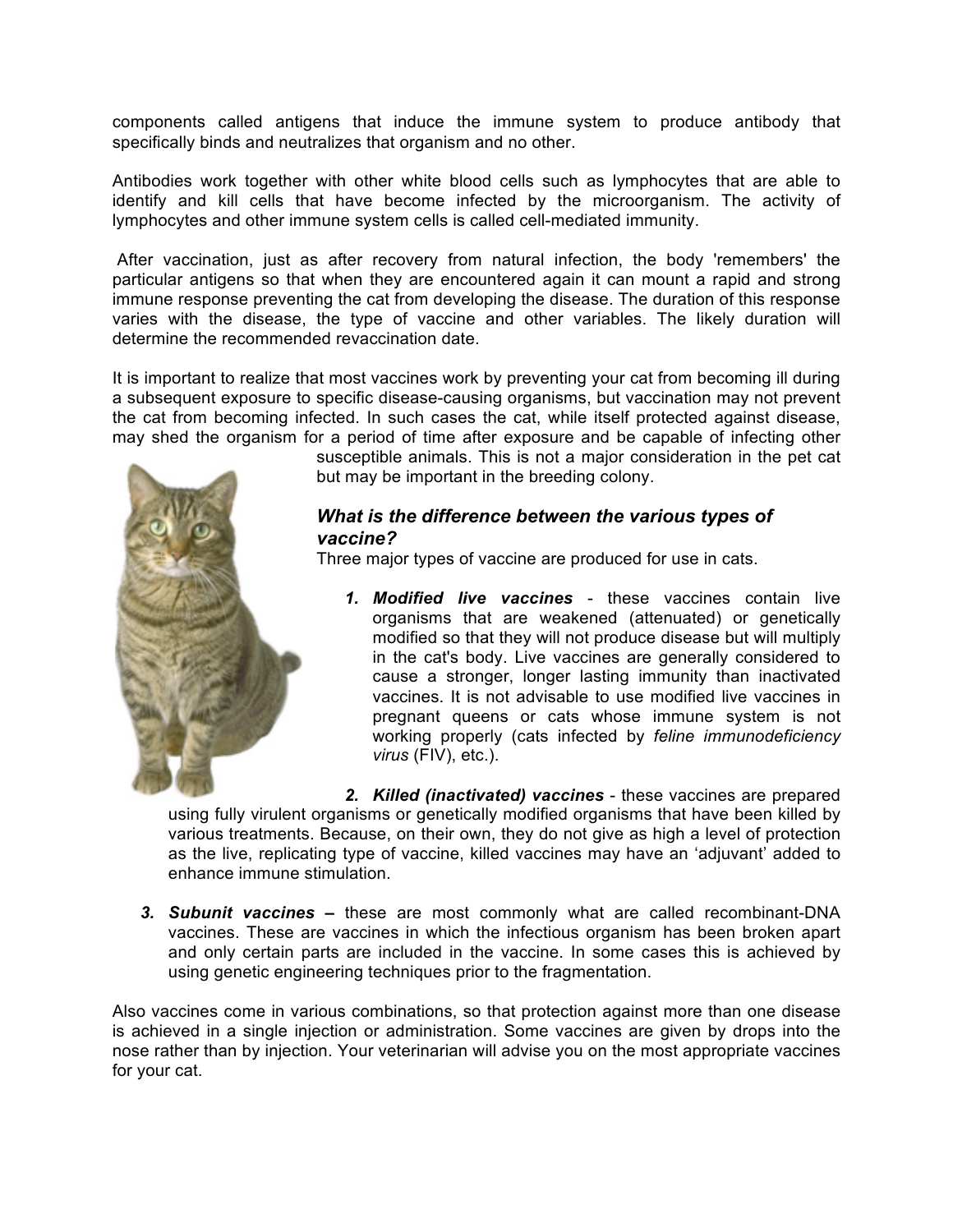## *When should my kitten be vaccinated?*

Generally kittens are vaccinated for the first time at between six and eight weeks of age and a second dose is given at ten to twelve weeks. A kitten will not be fully protected until seven to ten days after the second vaccination. Under specific circumstances your veterinarian may advise an alternative regime.

# *How often should booster vaccinations be given?*

Booster vaccination has generally been carried out yearly, but as vaccines and knowledge change, recommendations for frequency of boosters evolve. The appropriate interval for boosters will vary with individual circumstances. Your veterinarian will discuss this with you. All cats should be examined and appropriate vaccines administered regularly. Senior cats are particularly susceptible to these infections as they grow old and their immune system becomes less efficient.

Many adult cats that have been vaccinated as kittens will be vaccinated every one to three years based on lifestyle risk assessment. That is, if your cat is at higher risk for realistic exposure to a disease, the frequency of vaccination may be increased. It is important to thoroughly discuss your cat's lifestyle with your veterinarian and determine the appropriate vaccinations and vaccination schedule for your cat.



The AAFP vaccination guidelines recommend that low-risk adult cats be vaccinated every three years for the "core" vaccines and then as determined by your veterinarian for any "non-core" vaccinations. It is important to note that feline leukemia virus (FeLV) vaccine is recommended by some AAFP members to be a "core" vaccine while other experts classify it as a "non-core" vaccine. Your veterinarian is the ultimate authority on how your cat is vaccinated

#### *Will vaccination always protect my cat?*

Vaccination will protect the vast majority of cats but under some circumstance vaccine breakdowns will occur. Reasons for such breakdowns or apparent 'vaccine failure' include:

**Variations between different strains of viruses** – This is particularly a problem for example with FCV infections, where, like the "common cold" in people, there are a large number of different strains. Available vaccines may only partially cross-protect against some of these strains.

**Maternally derived antibodies – W**hen a kitten is born and after it suckles its mother, it is acquires a proportion of antibodies from the mother. A well vaccinated queen cat will pass on some antibodies to the diseases she has been vaccinated against, and any others she has acquired naturally. Such antibodies protect the kitten against those diseases for the first two or three months of life, arguably the most critical period. However, during this same period, the maternally-derived antibodies can block the effects of vaccination of the kitten. This blocking effect decreases as the maternal antibodies gradually disappear over those two to three months. A point in time is reached when vaccination can be successfully given. Unfortunately, this point varies between kittens, mainly because the amount of maternal antibodies that each kitten receives is variable. This is part of the reason that vaccinations are usually given two to four weeks apart in the kitten vaccination program.

**The cat was stressed or not completely healthy at the time of vaccination** – Stress can prevent a good response to vaccination. For this reason it is better to let a kitten settle into its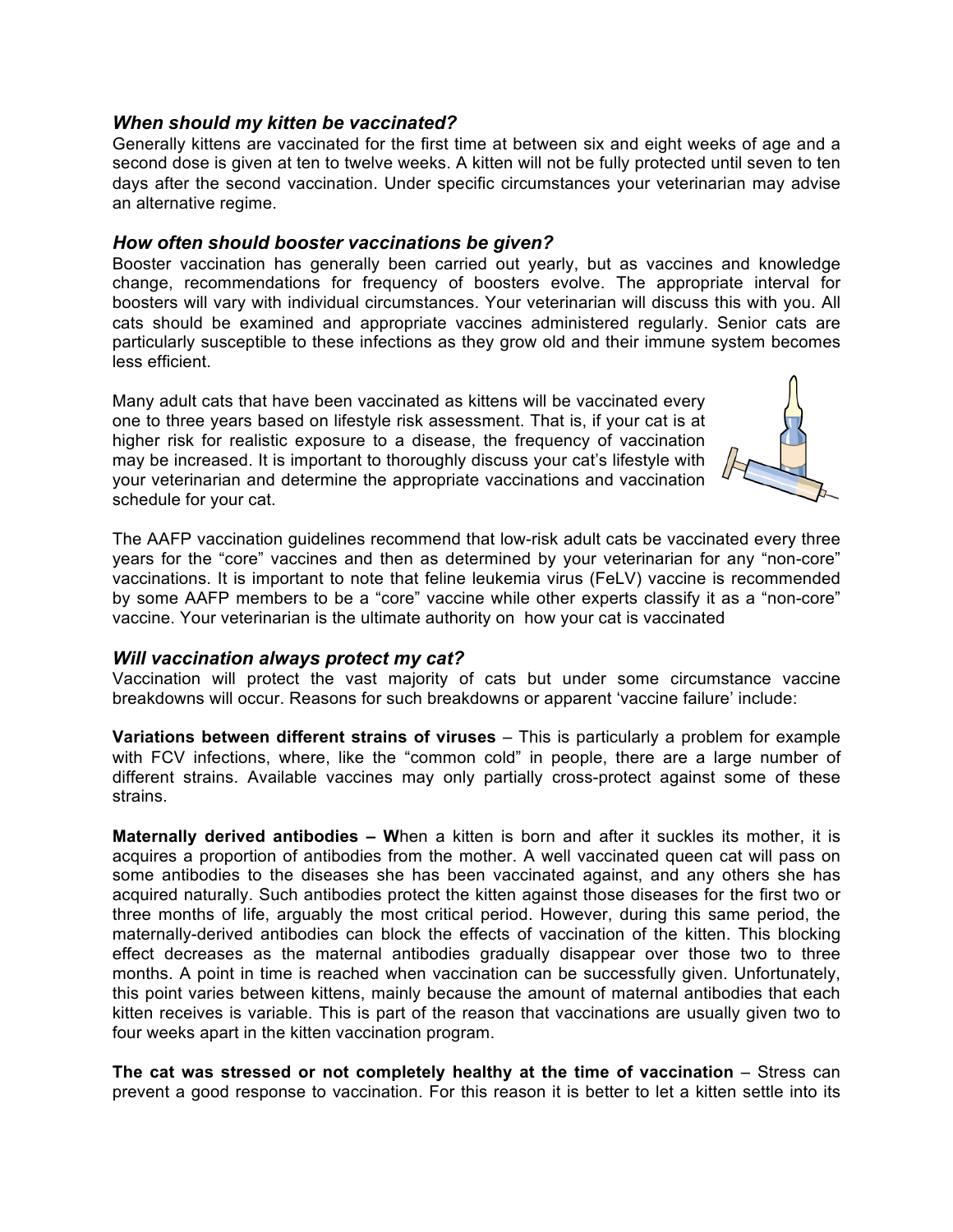new home for five to seven days before a vaccination is given. A physical examination is always given before vaccinating to help ensure the cat is healthy at that time.

**The cat has been exposed to an excessive challenge dose** of virus or bacteria in its environment and this has been sufficient to overwhelm the immunity.

**The immune system of the cat is under-performing or incompetent** because of some other disease, or complications associated with advanced age.

These are not the only reasons for vaccination failure but they are the most common.

If you feel your cat has contracted an infection for which it has been vaccinated then let your veterinarian know so tests can be undertaken to try and establish why vaccination has failed to be protective.



## *What are the risks of vaccination?*

There are very few risks to vaccination. Your veterinarian will be able to advise you on specific details concerning your pet. You may notice your cat has a temporary loss of appetite or is less lively a day or two after a vaccination, but this should resolve within twenty-four to forty-eight hours. A very few cats may be allergic to one or more components of the vaccine and have more serious side effects such as difficulty in breathing, vomiting or diarrhea. If these signs occur, let your veterinarian know immediately. A rare form of soft tissue sarcoma has been associated with a reaction to vaccine or vaccine components in a very small number of cats. This association is controversial, and studies are in progress to investigate whether the association is real. The benefits of vaccination greatly outweigh these small risks in most

situations.

#### *Which are the most important vaccinations to have?*

This is a difficult question and will depend on individual circumstances, including the area you live in and the lifestyle of your cat. As mentioned before, certain vaccines are more routinely given and are regarded as "core" vaccines. Others may or may not be advised depending on the particular situation of your cat. Your veterinarian will be able to advise you of the most appropriate vaccination schedule for your cat.

Feline panleukopenia infection – FPV or FPV

This is an uncommon disease today because of widespread vaccination, but the risk remains widespread. When disease occurs it is a severe and often fatal gastroenteritis, with profound depression, dehydration and collapse. It is very contagious to other cats. Vaccination provides a high level of long lasting protection.

Feline respiratory virus infection

Disease is caused by FVR virus (FHV-1) or the caliciviruses (FCV) - sometimes simultaneously. The syndrome is commonly termed Upper Respiratory Infection (URI) or sometimes,